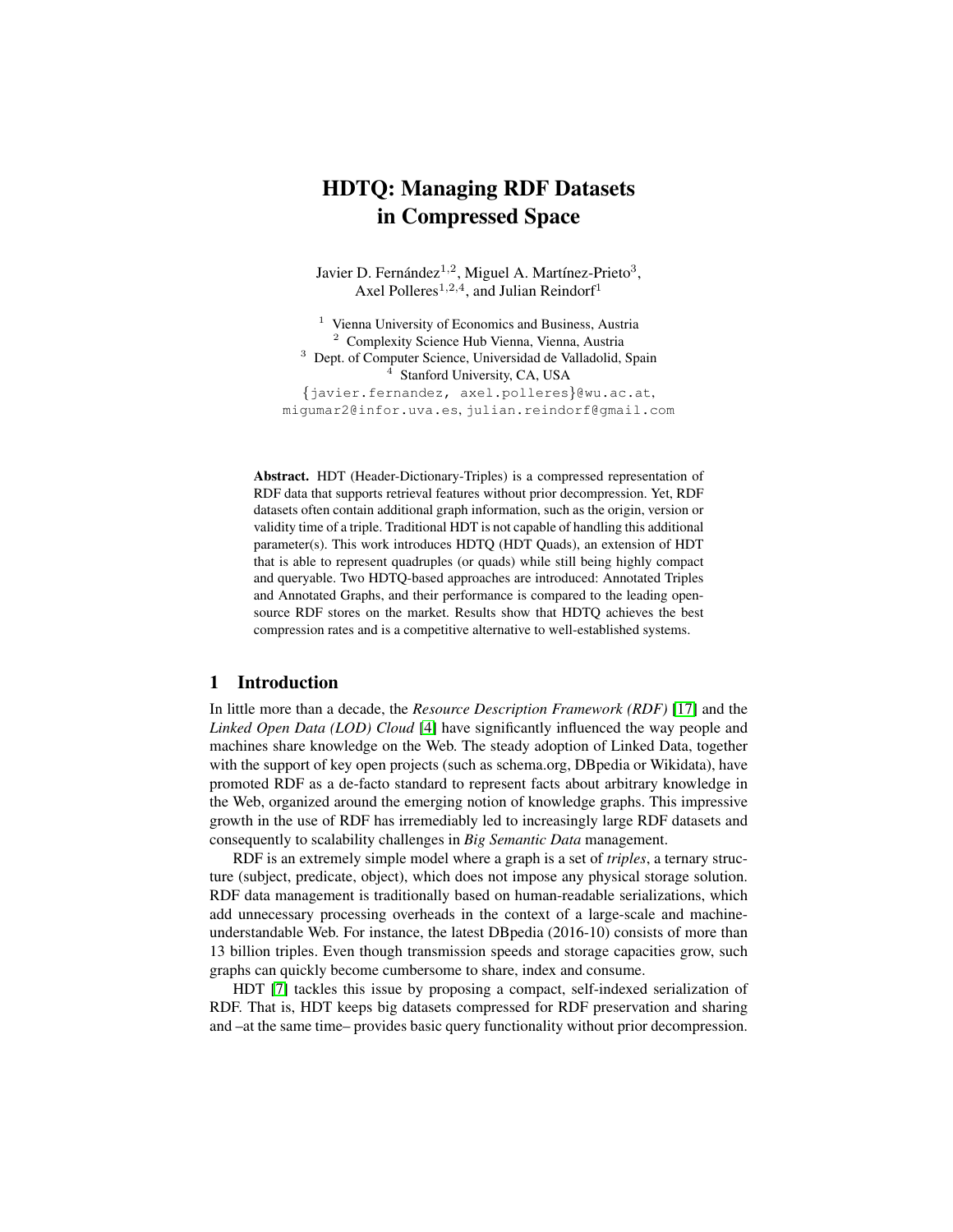HDT has been widely adopted by the community, (i) used as the main backend of Triple Pattern Fragments (TPF) [\[18\]](#page-14-3) interface, which alleviates the traditional burden of LOD servers by moving part of the query processing onto clients, (ii) used as a storage backend for large-scale graph data [\[16\]](#page-14-4), or (iii) as the store behind LOD Laundromat [\[3\]](#page-14-5), serving a crawl of a very big subset of the LOD Cloud, to name but a few.

One of the main drawbacks of HDT so far is its inability to manage RDF datasets with multiple RDF graphs. HDT considers that all triples belong to the same graph, the *default graph*. However, triples in an RDF dataset can belong to different (named) graphs, hence the extension to the so-called RDF quadruples (subject, predicate, object, graph), or *quads*. The graph (also called context) is used to capture information such as trust, provenance, temporal information and other annotations [\[19\]](#page-14-6). Since RDF 1.1 [\[17\]](#page-14-0) there exist standard RDF syntaxes (such as N-Quads or Trig) for representing RDF named graphs. SPARQL, with its *GRAPH* keyword, allows for querying and managing RDF named graphs, which most common triple stores have implemented. Interestingly, while RDF compression has been an active research topic for a while now, there is neither a compact RDF serialization nor a self-indexed RDF store for quads, to the best of our knowledge.

In this paper we extend HDT to cope with quads and keep its compact and queryable features. HDTQ extends the HDT format with (i) a dictionary that keeps track of all different graph names (or contexts) present in an RDF dataset and assigns a unique integer ID to each of them, and (ii) a compressed bit matrix (named Quad Information) that marks the presence (or absence) of a triple in the graphs. We propose two implementations for this matrix, Annotated Triples (HDT-AT) and Annotated Graphs (HDT-AG), based on indexing the matrix per triple or per graph. Then, we define efficient algorithms for the resolution of quad patterns, i.e. quads where each of the components can be a variable, on top of HDTQ. Our empirical results show that HDTQ keeps compression ratios close to general compression techniques (such as gzip), excels in space w.r.t state-of-the-art stores and remains competitive in quad pattern resolution, respecting the low-cost philosophy of HDT. All in all, HDTQ opens up HDT to a wider range of applications, since GRAPH querying is a key feature in triple stores and SPARQL.

The paper is organized as follows. Section [2](#page-1-0) describes the related work and Section [3](#page-2-0) provides preliminaries on RDF and HDT. HDTQ, the proposed extension of HDT to handle RDF quads, is presented in Section [4,](#page-4-0) and evaluated in Section [5.](#page-8-0) We conclude and devise future work in Section [6.](#page-13-0)

# <span id="page-1-0"></span>2 State of the art

RDF datasets with named graphs are traditionally serialized in standard verbose formats such as N-Quads, Trig or JSON-LD [\[17\]](#page-14-0). Although they include some compact features (e.g. prefixes or lists), their human-readable focus still adds unnecessary overheads to store and transmit large RDF datasets. Instead, HDTQ proposes a compact, binary serialization that keeps retrieval features.

In turn, all major triple stores supporting SPARQL 1.1 also support named graphs. Regardless of the underneath model (based on a relational schema, implementing a native index or a NOSQL solution), RDF stores often speed up quad-based queries by indexing different combinations of the subject, predicate, object and graph elements in RDF [\[13\]](#page-14-7). Virtuoso [\[5\]](#page-14-8) implements quads in a column-based relational store, with two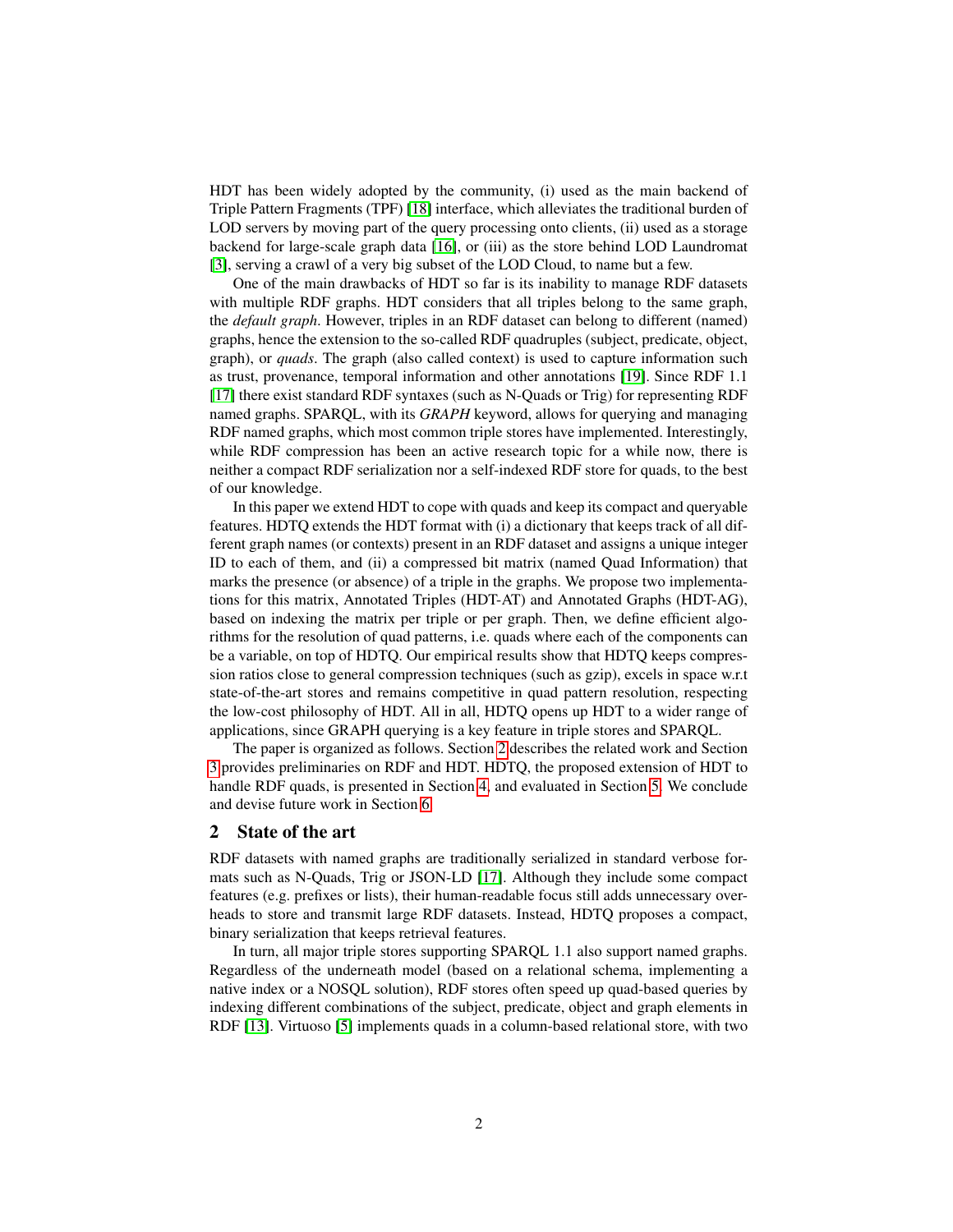full indexes over the RDF quads, with PSOG and POSG order, and 3 projections SP, OP and GS. The well-known Apache Jena TDB<sup>[5](#page-2-1)</sup> stores RDF datasets using 6 B+Trees indexes, namely SPOG, POSG, OSPG, GSPO, GPOS and GOSP. A recent approach, RDF-4X [\[1\]](#page-14-9) implements a cloud-based NOSQL solution using Apache Accumulo<sup>[6](#page-2-2)</sup>. In this case, quads are organized in a distributed table where 6 indexes, SPOG, POG, OGS, GSP, GP and OS, are built to speed up all triple patterns. Blazegraph<sup>[7](#page-2-3)</sup> (formerly BigData) follows a similar NOSQL approach making use of OGSP, SPOG, GSPO, PGSO, POGS, and SPOG indexes.

Finally, other approaches focus on extending current triple indexes to support quads, such as RQ-RDF-3X [\[14\]](#page-14-10) or annotating triples with versions, such as v-RDFCSA [\[6\]](#page-14-11). HDTQ shares a similar annotation strategy as this latter, extending this concept to general named graphs on top of HDT in order to achieve, to the best of our knowledge, the first compact and queryable serialization of RDF datasets.

## <span id="page-2-0"></span>3 Preliminaries

This section introduces some terminology and basic concepts of RDF and HDT.

# 3.1 RDF and SPARQL

An *RDF graph* G is a finite set of triples (subject, predicate, object) from  $(I \cup B) \times I \times$  $(I \cup B \cup L)$ , where I, B, L denote IRIs, blank nodes and RDF literals, respectively. RDF graphs can be grouped and managed together, conforming an *RDF dataset*, that is, a collection of RDF graphs [\[17\]](#page-14-0). Borrowing terminology from [\[10\]](#page-14-12), an *RDF dataset* is a set  $DS = \{G, (g_1, G_1), \ldots, (g_n, G_n)\}\)$  consisting of a (non-named) default graph G and *named graphs* s.t.  $g_i \in I$  are graph names. Figure [1](#page-3-0) represents a dataset DS consisting of two named graphs (*aka* subgraphs), graphWU and graphTU, coming from different sources (e.g. from two universities). Note that terms<sup>[8](#page-2-4)</sup> (i.e. subjects, predicates and objects) and triples can belong to different named graphs. For instance, the triple  $(Vienna, locatedIn, Europe)$  is shared among the two subgraphs.

An *RDF quad* can be seen as an extension of a triple with the graph name (*aka* context). Formally, an RDF quad q from an RDF dataset  $DS$ , is a quadruple (subject, predicate, object,  $q_i$ ) from  $(I \cup B) \times I \times (I \cup B \cup L) \times I$ . Note that the graph name  $q_i$  can be used in other triples or quads to provide further meta-knowledge, e.g. the subgraph provenance. We also note that quads and datasets (with named graphs) are in principle interchangeable in terms of expressiveness, i.e. one can be represented by the other.

RDF graphs and datasets are traditionally queried using the well-known SPARQL [\[10\]](#page-14-12) query language. SPARQL is based on graph pattern matching, where the core component is the concept of a triple pattern, i.e. a triple where each subject, predicate and object are RDF terms or SPARQL variables. Formally, assuming a set V of variables, disjoint from the aforementioned  $I$ ,  $B$  and  $L$ , a triple pattern  $tp$  is a tuple from  $(I \cup B \cup V) \times (I \cup V) \times (I \cup B \cup L \cup V)$ . In turn, SPARQL defines ways of specifying and querying by graph names (or the default graph), using the GRAPH keyword. To capture this, following the same convention as the triple pattern, we define a quad

<span id="page-2-1"></span><sup>5</sup> <http://jena.apache.org/documentation/tdb/index.html>

<span id="page-2-2"></span><sup>6</sup> <https://accumulo.apache.org/>

<span id="page-2-3"></span><sup>7</sup> <https://www.blazegraph.com/>

<span id="page-2-4"></span><sup>8</sup> All terms are IRIs whose prefix, http://example.org/, has been omitted for simplicity.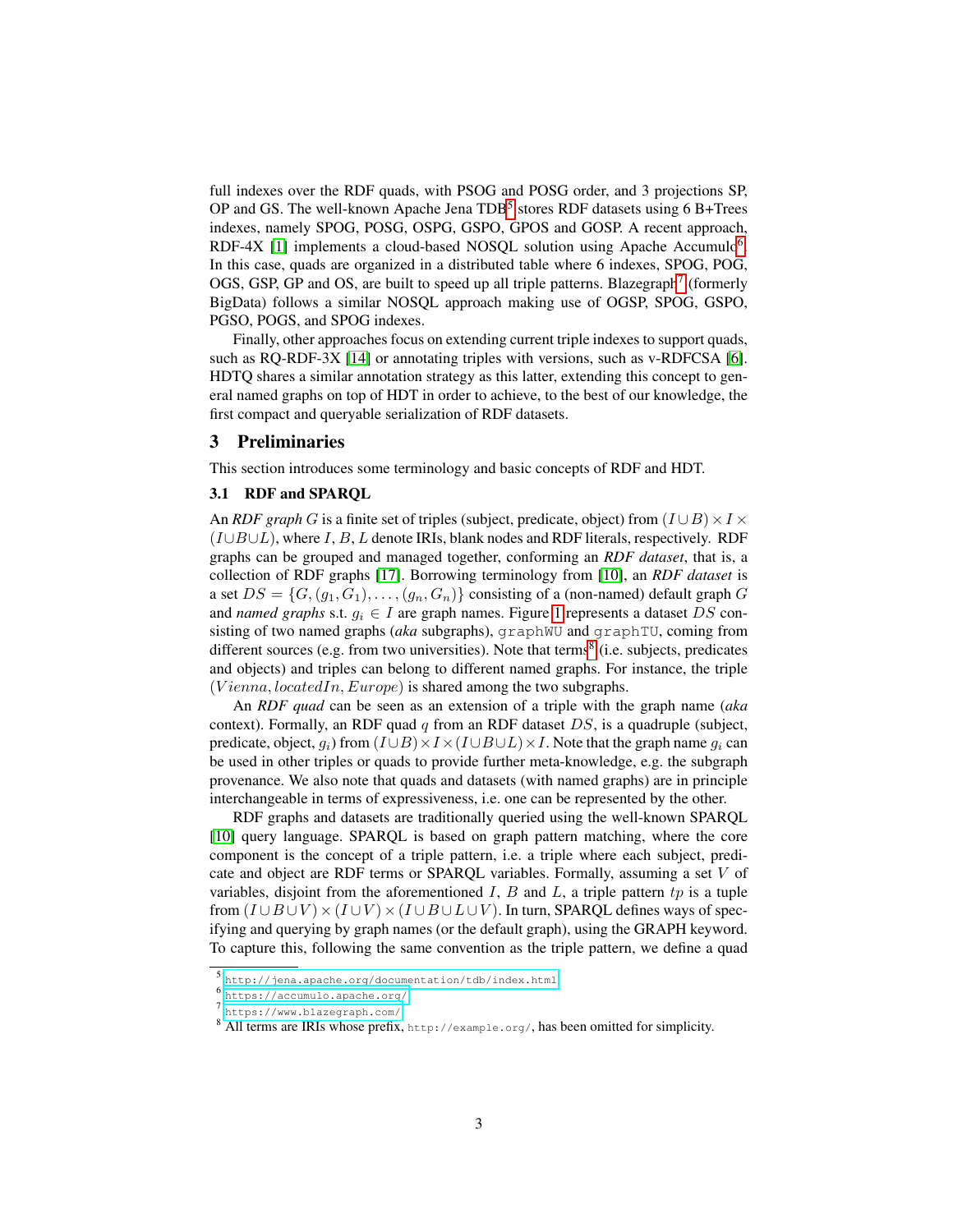<span id="page-3-0"></span>

Fig. 1: An RDF dataset DS consisting of two graphs, GraphWU and GraphTU.

pattern  $qp$  as an extension of a triple pattern where also the graph name can be provided or may be a variable to be matched. That is, a quad pattern qp is a pair  $tp \times (I \cup V)$ where the last component denotes the graph of the pattern (an IRI or variable).

## 3.2 HDT

HDT [\[7\]](#page-14-2) is a compressed serialization format for single RDF graphs, which also allows for triple pattern retrieval over the compressed data. HDT encodes an RDF graph G into three components: the *Header* holds metadata (provenance, signatures, etc.) and relevant information for parsing; the *Dictionary* provides a catalog of all RDF terms in G and maps each of them to a unique identifier; and the *Triple* component encodes the structure of the graph after the ID replacement. Figure [2](#page-4-1) shows the HDT dictionary and triples for all RDF triples in Figure [1,](#page-3-0) i.e. disregarding the name graphs.

**HDT Dictionary.** The HDT dictionary of a graph  $G$ , denoted as  $D_G$ , organizes all terms in four sections, as shown in Figure [2](#page-4-1) (a): SO includes terms occurring both as subject and object, mapped to the ID-range  $[1,|\text{SO}|]$ . Sections S and O comprise terms that only appear as subjects or objects, respectively. In order to optimize the range of IDs, they are both mapped from  $|SO|+1$ , ranging up to  $|SO|+|S|$  and  $|SO|+|O|$ , respectively. Finally, section P stores all predicates, mapped to  $[1,|P|]$ . Note that (i) no ambiguity is possible once we know the role played by the term, and (ii) the HDT dictionary provides fast lookup conversions between IDs and terms.

**HDT Triples.** The Triples component of a graph  $G$ , denoted as  $T_G$ , encodes the *structure* of the RDF graph after ID replacement. Logically speaking, T organizes all triples into a forest of trees, one per different subject, as shown in Figure [2](#page-4-1) (b): subjects are the roots of the trees, where the middle level comprises the ordered list of predicates associated with each subject, and the leaves list the objects related to each (subject,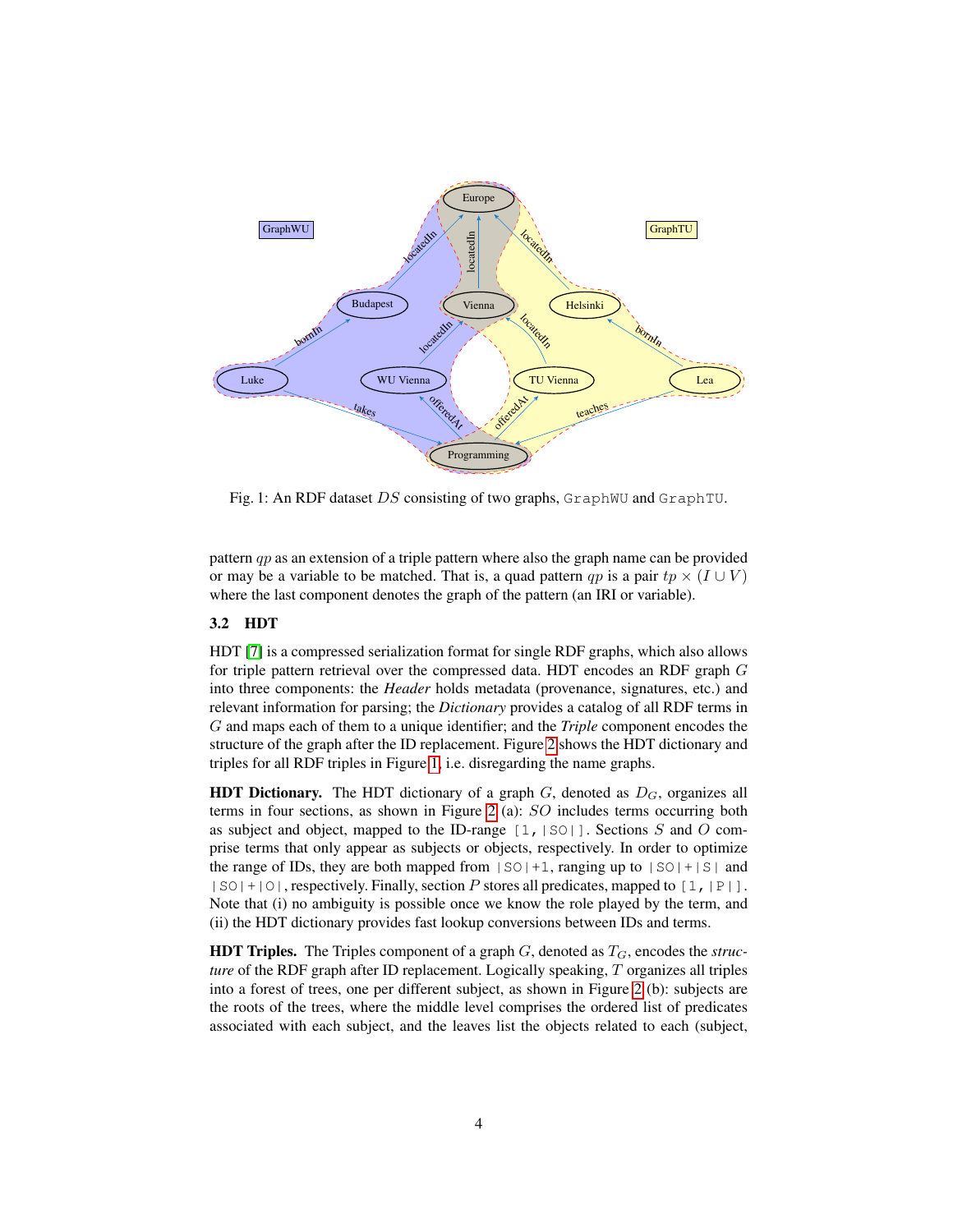<span id="page-4-1"></span>

Fig. 2: HDT Dictionary and Triples for a graph G (merging all triples of Fig. [1\)](#page-3-0).

predicate) pair. This *underlying representation* is practically encoded with the so-called *BitmapTriples* approach [\[7\]](#page-14-2), shown in Figure [2](#page-4-1) (c). It comprises *two sequences*: Sp and So, concatenating all predicate IDs in the middle level and all object IDs in the leaves, respectively; and *two bitsequences*: Bp and Bo, which are aligned with Sp and So respectively, using a 1-bit to mark the end of each list. Bitsequences are then indexed to locate the 1-bits efficiently. These enhanced bitsequences are usually called *bitmaps*. HDT uses the Bitmap375 [\[11\]](#page-14-13) technique that takes 37.5% extra space on top of the original bitsequence size.

Triple Pattern resolution with HDT. As shown, *BitmapTriples* is organized by subject, conforming a SPO index that can be used to efficiently resolve subject-bounded triple pattern queries [\[10\]](#page-14-12) (i.e. triples where the subject is provided and the predicate and object may be a variable) as well as listing all triples. HDT-Focused on Querying (HDT-FoQ) [\[16\]](#page-14-4) extends HDT with two additional indexes (PSO and OPS) to speed up the resolution of all triple patterns.

# <span id="page-4-0"></span>4 HDTQ: Adding Graph Information to HDT

This section introduces HDTQ, an extension of HDT that involves managing RDF quads. We consider hereinafter that the original source is an RDF dataset as defined in Section [3,](#page-2-0) potentially consisting of several named graphs. For simplicity, we assume that graphs have no blank nodes in common, otherwise a re-labeling step would be possible as pre-processing.

## 4.1 Extending the HDT Components

HDT was originally designed as a flexible format that can be easily extended, e.g. to include different dictionary and triples components or to support domain-specific ap-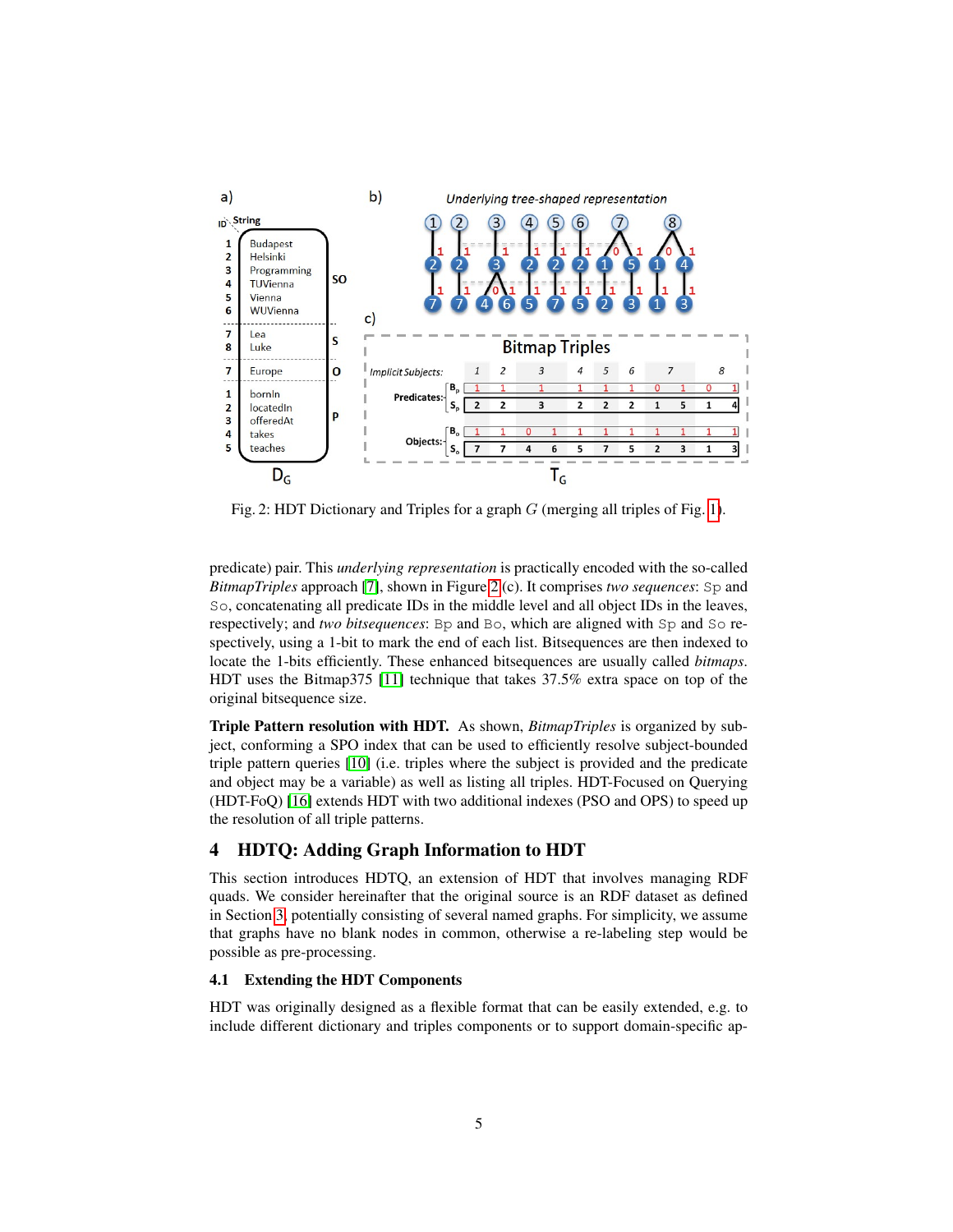<span id="page-5-0"></span>

Fig. 3: HDTQ encoding of the dataset DS.

plications. In the following, we detail HDTQ and the main design decisions to extend HDT to cope with quads. Figure [3](#page-5-0) shows the final HDTQ encoding for the dataset DS in Figure [1.](#page-3-0) We omit the header information, as the HDTO extension only adds implementation-specific metadata to parse the components.

Dictionary. In HDTQ, the previous four-section dictionary is extended by a fifth section to store all different graph names. The IDs of the graphs are then used to annotate the presence of the triples in each graph, further explained below. Figure [3](#page-5-0) (a) shows the new HDTQ dictionary encoding for the dataset DS. Compared to the dictionary shown in Figure [2,](#page-4-1) i.e. the HDT conversion of all triples disregarding the named graphs, two comments are in order:

- The terms of all graphs are merged together in the traditional four dictionary sections, SO, S, O, P, as explained in Section [3.](#page-2-0) This decision can potentially increase the range of IDs w.r.t an individual mapping per graph, but it keeps the philosophy of storing terms once, when possible.
- The graph names are organized in an independent graph section,  $NG$  (named graphs), mapped from 1 to  $n_q$ , being  $n_q$  the number of graphs. Note that these terms might also play a different role in the dataset, and can then appear duplicated in SO, S, O or P. However, no ambiguity is possible with the IDs once we know the role of the term we are searching for. In turn, the storage overhead of the potential duplication is limited as we assume that the number of graphs is much less than the number of unique subjects and objects. An optimization for extreme corner cases is devoted to future work.

Triples. HDTQ respects the original *BitmapTriples* encoding and extends it with an additional *Quad Information* (Q) component, shown in Figure [3](#page-5-0) (b). Q represents a boolean matrix that includes (for every *triple - graph* combination) the information on whether a specific triple appears in a specific graph. Formally, having a triple-ID  $t_i$ (where  $j \in \{1..m\}$ , being m the total number of triples in the dataset DS), and a graph-ID k (where  $k \in \{1..n_q\}$ ), the new Q component defines a boolean function  $graph(t_j, k) = \{0, 1\}$ , where 1 denotes that  $t_j$  appears in the graph k, or 0 otherwise.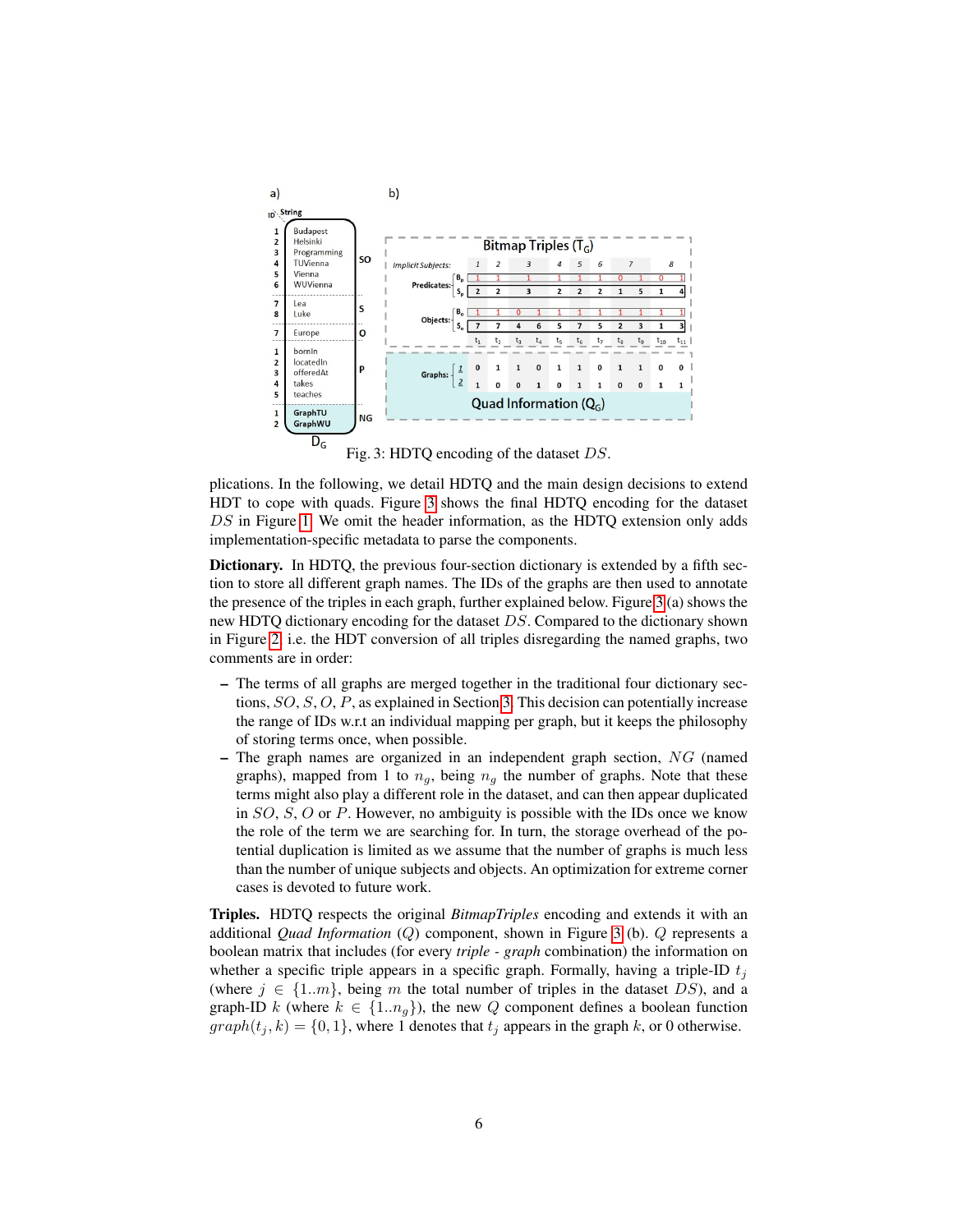<span id="page-6-0"></span>

Fig. 4: Annotated Triples and Annotated Graphs variants for the RDF dataset DS.

## 4.2 Quad Indexes: Graph and Triples Annotators

HDTQ proposes two approaches to realize the Q matrix, namely Annotated Triples (HDT-AT) and Annotated Graphs (HDT-AG). They both rely on bitmaps, traditionally used in HDT (see Section [3\)](#page-2-0).

Annotated Triples. Using the Annotated Triples approach, a bitmap is assigned to each triple, marking the graphs in which the corresponding triple is present. A dataset containing m triples in n different graphs has  $\{B_1^{AT}, \dots, B_m^{AT}\}\$  bitmaps each of size n. Thus, if  $B_j^{AT}[i] = 1$ , it means that the triple  $t_j$  is present in the  $i^{th}$  graph, being  $B_j^{AT}[i] = 0$  otherwise. This can be seen in Figure [4](#page-6-0) (a), where 11 bitmaps (one per triple) are created, each of them of two positions, corresponding to the two graphs. In this example, the bitmap for the first triple holds  $\{0, 1\}$ , meaning that the first triple, (1,2,7), only appears in the second graph, which is graphWU.

Intuitively, Annotated Triples favors quad patterns having the graph component as a variable, like SPO?, as only a single bitmap needs to be browsed. On the other hand, if the graph is given, like in the pattern ???G, all of the bitmaps need to be browsed.

Annotated Graphs. This approach is orthogonal to Annotated Triples: a bitmap is assigned to each graph, marking the triples present in the corresponding graph. Thus, a dataset containing m triples in n different graphs has  $\{B_1^{AG}, \cdots, B_n^{AG}\}\$  bitmaps each of size m. Thus, if  $B_j^{AG}[i] = 1$ , it means that the triple  $t_i$  is present in the  $j^{th}$ graph, being  $B_j^{AG}[i] = 0$  otherwise. This can be seen in Figure [4](#page-6-0) (b), including 2 bitmaps, each of size 11. For instance, the bitmap for the first graph, graphTU, holds  $\{0, 1, 1, 0, 1, 1, 0, 1, 1, 0, 0\}$  meaning that it consists of the triples  $\{t_2, t_3, t_5, t_6, t_8, t_9\}$ , which can be found in the respective positions in BitmapTriples.

Compared to Annotated Triples, Annotated Graphs favors quad patterns in which the graph is given, like ???G, as only a single bitmap (the bitmap of the given graph G) needs to be browsed. On the other hand it penalizes patterns with graph variables, as all bitmaps need to be browsed to answer the query.

Finally note that, both in HDT-AT and HDT-AG, depending on the data distribution, the bitmaps can be long and sparse. However, in practice, HDT-AT and HDT-AG can be implemented with compressed bitmaps [\[15\]](#page-14-14) to minimize the size of the bitsequences.

#### 4.3 Search Operations

The resolution of quad patterns in HDTQ builds on top of two operations inherently provided by the *BitmapTriples* component (BT):

– BT.getNextSolution(quad, startPosition). Given a quad pattern, BT removes the last graph term and resolves the triple pattern, outputting a pair  $(triple, posTriple)$ corresponding to the next triple solution and its position in BT. The search starts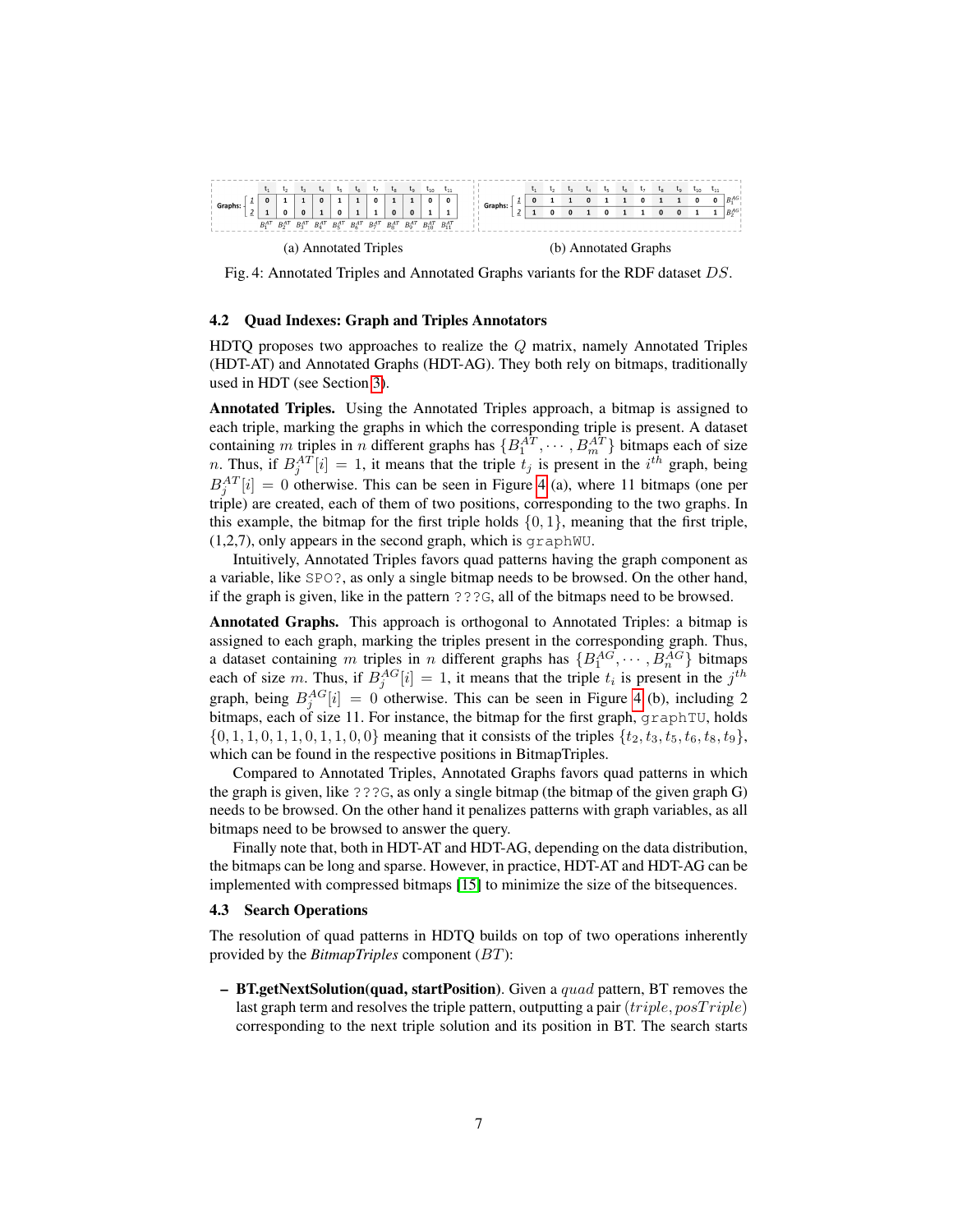# Algorithm 1: SEARCHQUADS - *quad patterns with unbounded graphs*

Input: BitmapTriples BT, Quad Information Q, quad pattern q Output: The quads matching the given pattern 1  $result \leftarrow ()$ ;  $graph \leftarrow 0$  $\label{eq:opt2} \textit{2 (triple, }posTriiple) \leftarrow BT.getNextSolution(q, 0)$ while  $posTriple \neq null$  do  $graph \leftarrow Q.nextGraph(posTriple, graph + 1)$ if  $graph \neq null$  then  $result.append(triple, graph)$ else  $\begin{array}{c|c} \hline \end{array}$  (triple, posTriple)  $\leftarrow BT.getNextSolution(q, posTriple)$ 9  $\vert$  graph  $\leftarrow 0$ 10 return result

<span id="page-7-0"></span>at the  $startPosition$  provided, in BT. For instance, in our example in Figure [3,](#page-5-0) with a pattern  $quad = 7$ ???, an operation BT.getNextSolution(quad,8) will jump the first 8 triples in  $BT$ ,  $\{t_1, \dots, t_8\}$ , hence the only solution is the pair  $((7, 5, 3), 9)$  or, in other words,  $t_9$ .

– BT.getSolutionPositions(quad). This operation finds the set of triple positions where solution candidates appear. In subject-bounded queries, these positions are actually a consecutive range  $\{t_x, ..., t_y\}$  of BT. Otherwise, in queries such as ?P?G, ?? OG and ? POG, the positions are spread across BT. For instance,  $t_2$  and  $t_5$  are solutions for  $quad = ?2 ?1$ , but  $t_3$  and  $t_4$  do not match the pattern.

Note that we assume that the HDT-FoQ [\[16\]](#page-14-4) indexes (PSO and OPS) are created, hence BT can provide these operations for all patterns. In the following, we detail the resolution depending on whether the graph term is given or it remains unbounded.

Quad Pattern Queries with Unbounded Graph. Algorithm [1](#page-7-0) shows the resolution of quad patterns in which the graph term is not given, i.e. ????, S???, ?P??, ??O?, SP??, S?O?, ?PO? and SPO?. It is mainly based on iterating through the solutions of the traditional HDT and, for each triple solution, returning all the graphs associated to it. Thus, the algorithm starts by getting the first solution in BT (Line 2), using the aforementioned operation *getNextSolution*. While the end of BT is not reached (Line 3), we get the next graph associated with the current triple (Line 4), or *null* if it does not appear in any further graph. This is provided by the operation *nextGraph* of Q, explained below. If there is a graph associated with the triple (Line 5), both are appended to the results (Line 6). Otherwise, we look for the next triple solution (Line 8).

The auxiliary *nextGraph* operation of Q returns the next graph in which a given triple appears, or null if the end is reached. Algorithm [2](#page-8-1) shows this operation for HDT-AT. First, the bitmap corresponding to the given triple is retrieved from Q (Line 1). Then, within this bitmap, the location of the next 1 starting with the provided graph ID is retrieved (or null if the end is reached) and returned (Line 2). This latter is natively provided by the bitmap indexes.

Algorithm [3](#page-8-2) shows the same process for HDT-AG. In this case, a bitmap is associated with each graph. Thus, we iterate on graphs and access one bitmap after the other (Line 1-7). The process ends when a 1-bit is found (Line 3), returning the graph (Line 4), or the maximum number of graphs is reached (Line 7), returning null (Line 8).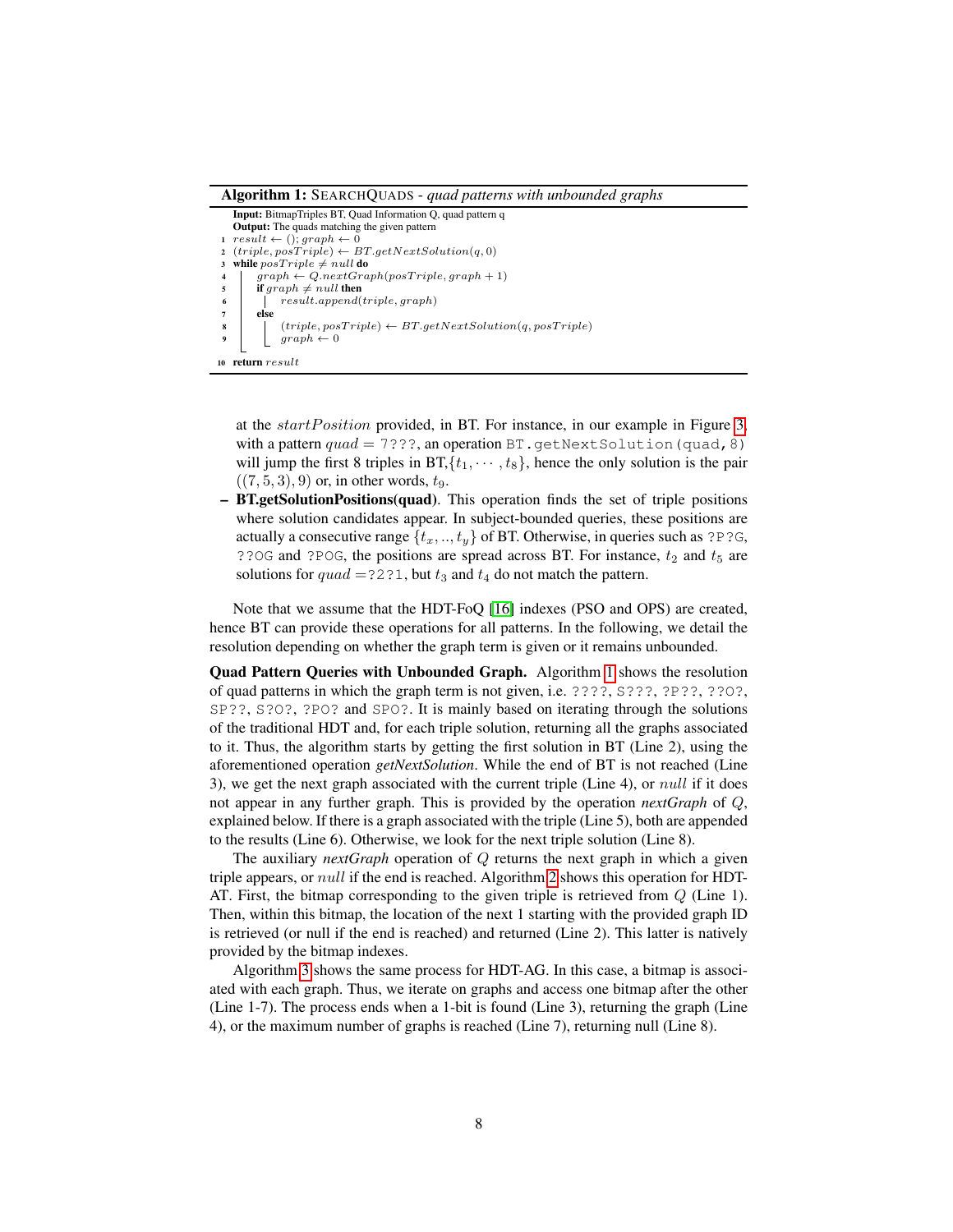<span id="page-8-2"></span><span id="page-8-1"></span>

<span id="page-8-3"></span>Quad Pattern Queries with Bounded Graph. Algorithm [4](#page-8-3) resolves all quad patterns where the graph is provided. To do so, the graph ID is first retrieved from the quad pattern (Line 1). The aforementioned *getSolutionPositions* operation of BT finds the triple positions in which the solutions can appear (Line 2). Then, we iterate on this set of candidate positions until it is empty (Line 3). For each *posTripleCandidateBT* extracted from the set (Line 4), we check if this position is associated with the given graph (Line 5), using the operation *nextTriple* of the Q structure. This operation, omitted for the sake of concision as it is analogous to *nextGraph* (see Algorithms [2](#page-8-1) and [3\)](#page-8-2), starts from *posTripleCandidateBT* and returns the next triple position (*posTripleCandidateQT*) that is associated to the given graph. Thus, if this position is exactly the current candidate position (Line 6), the actual triple is obtained for that position (Line 7), and appended to the final resultset (Line 8). Otherwise, the candidate position was not a valid solution (it was not related to the graph), and we can remove, from the set of candidate solutions, all positions lesser than *posTripleCandidateQT* (Line 10), given that none of them are associated to the given graph.

# <span id="page-8-0"></span>5 Evaluation

We evaluate the performance of HDTQ in terms of space and efficiency on quad pattern resolution. The HDTQ prototype<sup>[9](#page-8-4)</sup>, built on top of the existing HDT-Java library<sup>[10](#page-8-5)</sup>, im-

<span id="page-8-4"></span><sup>9</sup> HDTQ library: <https://github.com/JulianRei/hdtq-java>

<span id="page-8-5"></span><sup>10</sup> HDT-Java library: <https://github.com/rdfhdt/hdt-java>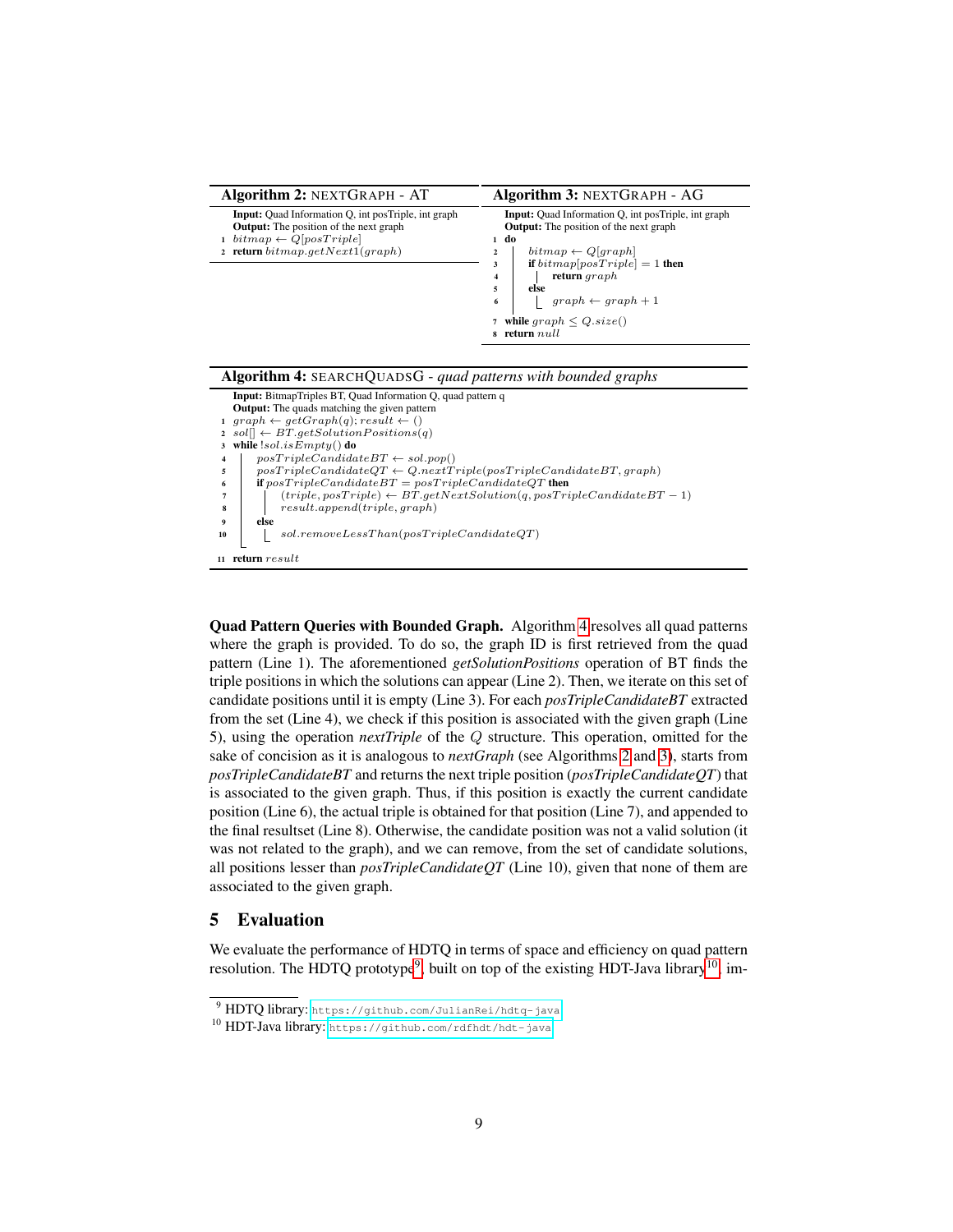<span id="page-9-1"></span>

|              |        | <b>Subjects Predicates</b> |       | Objects Graphs       |       | <b>Triples</b> | <b>Ouads</b>                 |
|--------------|--------|----------------------------|-------|----------------------|-------|----------------|------------------------------|
|              | А      | 74,908,887                 |       | 41,209 64,215,355    |       |                | 58 378,476,570 2,071,287,964 |
| <b>BEAR</b>  | B day  | 100                        | 1,725 | 69,650               | 89    | 82,401         | 3,460,896                    |
|              | B hour | 100                        | 1,744 | 148,866              | 1,299 | 167,281        | 51,632,164                   |
|              | G1     | 10.847.183                 | 17    | 8,072,358            |       | 66,731,200     | $\overline{66}$ , 731, 200   |
| LUBM500      |        | .                          | .     |                      | .     | .              | $\cdots$                     |
|              | G9998  | 10,847,183                 | 17    | 8,072,358            | 9998  | 66,731,200     | 68,823,803                   |
| <b>LDBC</b>  |        | 668,711                    |       | 16 2,743,645 190,961 |       | 5,000,197      | 5,000,197                    |
| <b>LIDDI</b> |        | 392.344                    | 23    | 981,928 392,340      |       | 1,952,822      | 2,051,959                    |

Table 1: Statistical dataset description.

plements both HDT-AG and HDT-AT approaches using existing compressed bitmaps (called Roaring Bitmaps [\[15\]](#page-14-14)), which are optimal for sparse bitsequences.

**Datasets.** Experiments are carried out on heterogeneous RDF datasets<sup>[11](#page-9-0)</sup>, described in Table [1.](#page-9-1) BEAR-A [\[8\]](#page-14-15), a benchmark for RDF archives, includes 58 weekly crawls of a set of domains in the LOD cloud. Each of the snapshots is considered to be a graph, resulting in a dataset of 58 graphs. BEAR-A is relatively dynamic as 31% of the data change between two versions, resulting in more than 2 billion quads. BEAR-B day and BEAR-B hour [\[9\]](#page-14-16) extend BEAR-A to consider more dynamic information. They crawl the 100 most volatile resources in DBpedia Live over the course of three months, and consider a new version by day or hour, respectively. Each of the versions is seen as a graph, summing up 89 and 1,299 graphs, respectively. Given that most of the triples remain unchanged, most triples appear in multiple graphs.

The well-known LUBM data generator [\[12\]](#page-14-17) is also considered as a way to generate several RDF datasets with increasing number of graphs: 1, 10, 20,. . . , 100, 1,000, 2,000,. . . , 9,000 and 9,998. We first set up the generator to produce synthetic data describing 500 universities (LUBM500), which results in 66m triples. Given that the generator produces 9,998 files,  $\{f_1, f_2 \cdots, f_{9998}\}$ , we first consider an RDF dataset with a graph per file,  $\{g_1, g_2 \cdots, g_{9998}\}\$ , named as LUBM500-G9998. Then, to generate a dataset with an arbitrary number of graphs  $n (n \leq 9998)$ , each file  $f_i$  was merged to a graph  $g_i$ , where  $i = j \mod n$ . For simplicity, Table [1](#page-9-1) only shows LUBM500-G1 and LUBM500-G9998. In general, triples are rarely repeated across graphs.

 $LDBC<sup>12</sup>$  $LDBC<sup>12</sup>$  $LDBC<sup>12</sup>$  regards the Semantic Publishing Benchmark (SPB), which considers diverse media content. We use the default SPB 2.0 generator that generates more than 190k named graphs, where each triple appears only in one graph.

Finally, the Linked Drug-Drug Interactions (LIDDI) dataset [\[2\]](#page-14-18) integrates multiple data collections, including provenance information. This results in an RDF dataset with an extremely large number of graphs, 392,340, as shown in Table [1.](#page-9-1)

Triple Stores. We compare HDTQ against two well-known triple stores in the state of the art, Apache Jena TDB 2.10 store<sup>[13](#page-9-3)</sup> and Virtuoso 7.1 Open Source<sup>[14](#page-9-4)</sup>. Following

<span id="page-9-0"></span><sup>&</sup>lt;sup>11</sup> Datasets, queries, scripts, raw results and additional material is available at: [https://aic.ai.](https://aic.ai.wu.ac.at/qadlod/hdtq/eswc2018/) [wu.ac.at/qadlod/hdtq/eswc2018/](https://aic.ai.wu.ac.at/qadlod/hdtq/eswc2018/)

<span id="page-9-2"></span><sup>12</sup> LDBC: <http://ldbcouncil.org/developer/spb>

<span id="page-9-3"></span><sup>13</sup> Apache Jena: <http://jena.apache.org>

<span id="page-9-4"></span><sup>14</sup> Virtuoso: <http://virtuoso.openlinksw.com>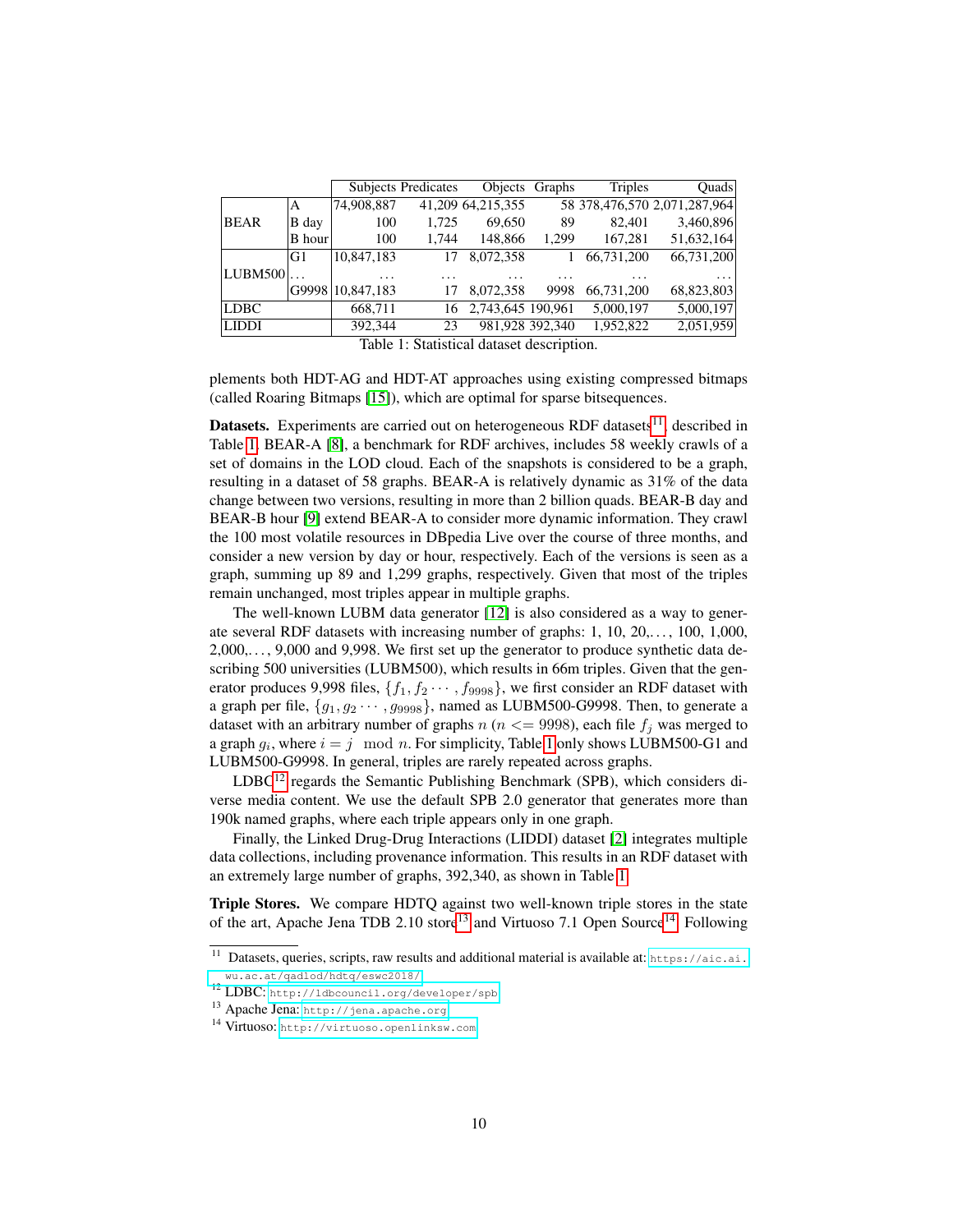<span id="page-10-0"></span>

|                     |               | Size (GB) gzip HDT-AG HDT-AT Jena Virtuoso Virtuoso+ |               |          |                |          |          |
|---------------------|---------------|------------------------------------------------------|---------------|----------|----------------|----------|----------|
| <b>BEAR</b>         | А             | 396.9 5.8%                                           |               | $2.3\%$  | 2.8% 96.8%     | NA       | NA       |
|                     | B day         |                                                      | $0.6 4.8\% $  | $0.7\%$  | $0.8\%$ 97.7%  | $13.7\%$ | $33.7\%$ |
|                     | <b>B</b> hour |                                                      | $9.7 4.8\%$   | $0.3\%$  | 0.1\% 96.4\%   | $4.3\%$  | $25.6\%$ |
| $ LUBM500 $ $G9998$ | G1            |                                                      | $11.4 3.0\% $ | $6.6\%$  | 17.0% 118.8%   | $17.2\%$ | $21.0\%$ |
|                     |               |                                                      | $11.6 3.0\% $ | $6.6\%$  | 16.7% 120.1%   | 17.5%    | $27.5\%$ |
| <b>LDBC</b>         |               |                                                      | 0.9 9.7%      | $15.9\%$ | 25.1\% 126.3\% | 71.2%    | $80.8\%$ |
| <b>LIDDI</b>        |               |                                                      | $0.7 3.7\%$   | 11.8%    | 15.6% 78.1%    | 49.9%    | 53.4%    |

Table 2: Space requirements of different systems.

Virtuoso instructions, we also consider a variant, named as Virtuoso+, which includes an additional index (GPOS) that may speed up quad patterns where the subject is not given. Experiments were performed in a -commodity server- (Intel Xeon E5-2650v2 @ 2.6 GHz, 16 cores, RAM 180 GB, Debian 7.9). Reported (elapsed) times are the average of three independent executions. Transactions are disabled in all systems.

## 5.1 Space Requirements and Indexing Time

Table [2](#page-10-0) lists the space requirements of the uncompressed RDF datasets in N-Quads notation (column "Size"), in gigabytes, the respective gzipped datasets (column "gzip") and the systems under review, as the ratio between the size for the required space and the uncompressed size. The numbers reported for HDT-AG and HDT-AT include the size of HDTQ and the additional HDT indexes (created with HDT-FoQ [\[16\]](#page-14-4)) needed to resolve all quad patterns<sup>[15](#page-10-1)</sup>. Note that Virtuoso was not capable of importing the BEAR-A dataset due to a persistent error when inserting large quad data. In fact, a similar bug in the current Java implementation of Roaring Bitmaps [\[15\]](#page-14-14) made us use Bitmap375 [\[11\]](#page-14-13) for this particular scenario, as the HDTQ prototype supports both implementations interchangeably, being transparent to users consuming/querying HDTQ.

As expected, gzip achieves large space savings that outperform the space needs of the RDF stores. However, HDTQ improves upon gzip in all BEAR datasets, where a large amount of (verbose) triples are shared across graphs. In this scenario, HDTQ is able to mitigate the repetitions thanks to the dictionary and Quad Information structures.

HDTQ outperforms Jena and Virtuoso in all datasets, being particularly noticeable in BEAR datasets (1-2 levels of magnitude smaller), with a limited number of graphs (58 to 1,299) and many shared triples across graphs. HDTQ gains are still noticeable in LDBC (3 to 5 times smaller than Virtuoso and Jena) with a very large number of graphs (190k) and no shared triples. Similar results are obtained in LIDDI, with 392k graphs.

In turn, HDT-AG reports better compression ratios than HDT-AT (except for a small difference in BEAR-B hour). The main reason lies in the compressed implementation of the bitmaps  $[15]$  that exploits consecutive runs of 0's or 1's to achieve further compression. In most of the cases, longer runs are produced when annotating the triples per graph (HDT-AG), than viceversa (HDT-AT). In fact, HDT-AT largely outperforms all systems except for LUBM, where the compression is only slightly better than Virtuoso (without additional indexes) given that triples are mostly present in one single graph, hence HDT-AT needs to pay the price of storing multiple bitmaps (one per triple), each of them representing just a single value. In LDBC, with a similar scenario, the HDT-

<span id="page-10-1"></span><sup>&</sup>lt;sup>15</sup> The HDTQ website additionally includes the size of each structure of HDT and HDTQ.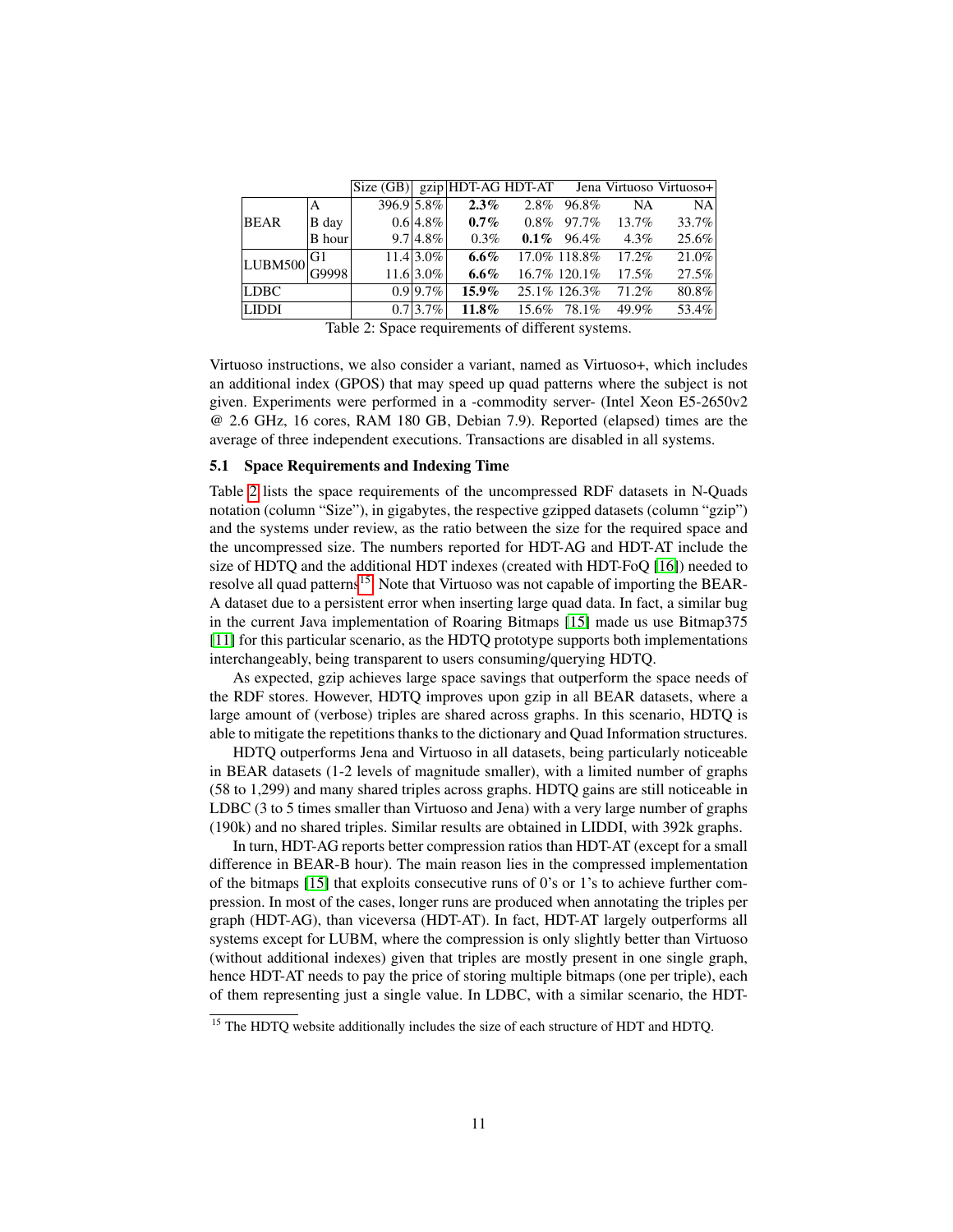<span id="page-11-0"></span>

<span id="page-11-1"></span>AT overhead is compensated by the overall compression of the dictionary and triples components, and HDTQ still excels in space.

Figure [5](#page-11-0) shows the space requirements (in MB, and log log scale) of LUBM500 at increasing number of graphs (1, 10, 20,. . . , 100, 1,000, 2,000,. . . , 9,000 and 9,998), where few triples are shared across graphs. All systems, including HDTQ, demand close to constant size regardless of the number of graphs. The exception is Virtuoso+, as it pays the price of the additional index GPOS.

Figure [6](#page-11-1) represents (in log log scale) the indexing times of the RDF datasets in Table [2,](#page-10-0) sorted by the number of quads of each dataset. For HDT-AG and HDT-AT, this includes the creation of all components (standard HDT and HDT-FoQ, and the novel graph dictionary and Quad Information structures). Virtuoso is the fastest system regarding creation time in all cases, except for the failed BEAR-A. In mostly all cases, Jena doubles the time required by HDTQ. As expected, the time in all systems shows a linear growth with an increasing number of quads. In turn, Figure [7](#page-11-1) focuses on LUBM500 at increasing number of graphs. In general, Jena and Virtuoso perfectly scale in this scenario, whereas HDTQ pays the overhead of the creation of increasing large bitmaps in HDT-AG and HDT-AT. Nonetheless, the overhead is limited and the creation can be seen as a one-off cost by the publisher.

# 5.2 Performance for Quad Pattern Resolution

To test the performance of the systems, we select, for each dataset, 100 random queries for each combination of quad patterns (except for the pattern ???? and those patterns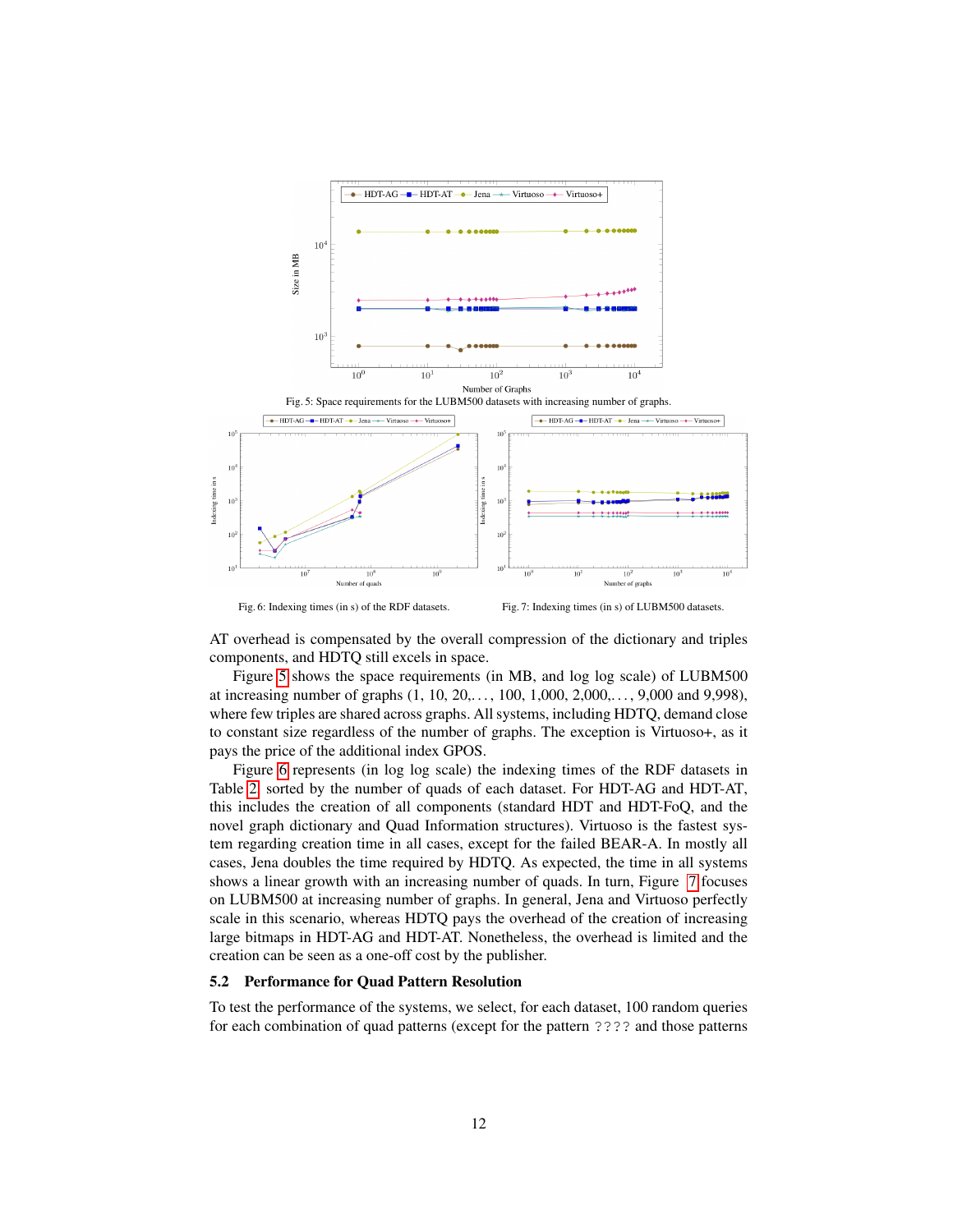<span id="page-12-0"></span>

Fig. 8: BEAR-B day quad pattern resolution speed.

such as ?P?? where the data distribution prevents from having 100 different queries). Each query is then executed in two scenarios: cold, where cache was first cleared, and warm, which considers a warmup by first querying ???? and taking 100 results.

Figures [8](#page-12-0) and [9](#page-13-1) show the averaged resolution times of the selected queries for two exemplary datasets, BEAR-B day with limited number of named graphs and many repeated triples across graphs, and LIDDI, with opposite characteristics. In these figures, a k number above the x-axis means that HDTQ is  $k$  times faster than the compared system. A  $k$  number below shows that the system is  $k$  times faster than HDTQ.

Results for HDT-AT in BEAR-B day, Figures [8a](#page-12-0) and [8b,](#page-12-0) show that HDT-AT, while taking 1-2 order of magnitude less in space, excels in subject-based queries (in special S??? and S??G), in cold and warm scenarios. In contrast, it is penalized in predicatebased queries (such as ?P?? and ?P?G). This result is in line with previous HDT-FoQ [\[16\]](#page-14-4) remarks, which shows that adding the quad information as a triple annotation in HDT-AT keeps the retrieval features of HDT.

HDT-AG reports less promising numbers in Figures [8c](#page-12-0) and [8d.](#page-12-0) As expected, listing the triples by graphs (???G) is extremely efficient. However, HDT-AG design penalizes most operations, in particular those with unbounded graphs, as results must be first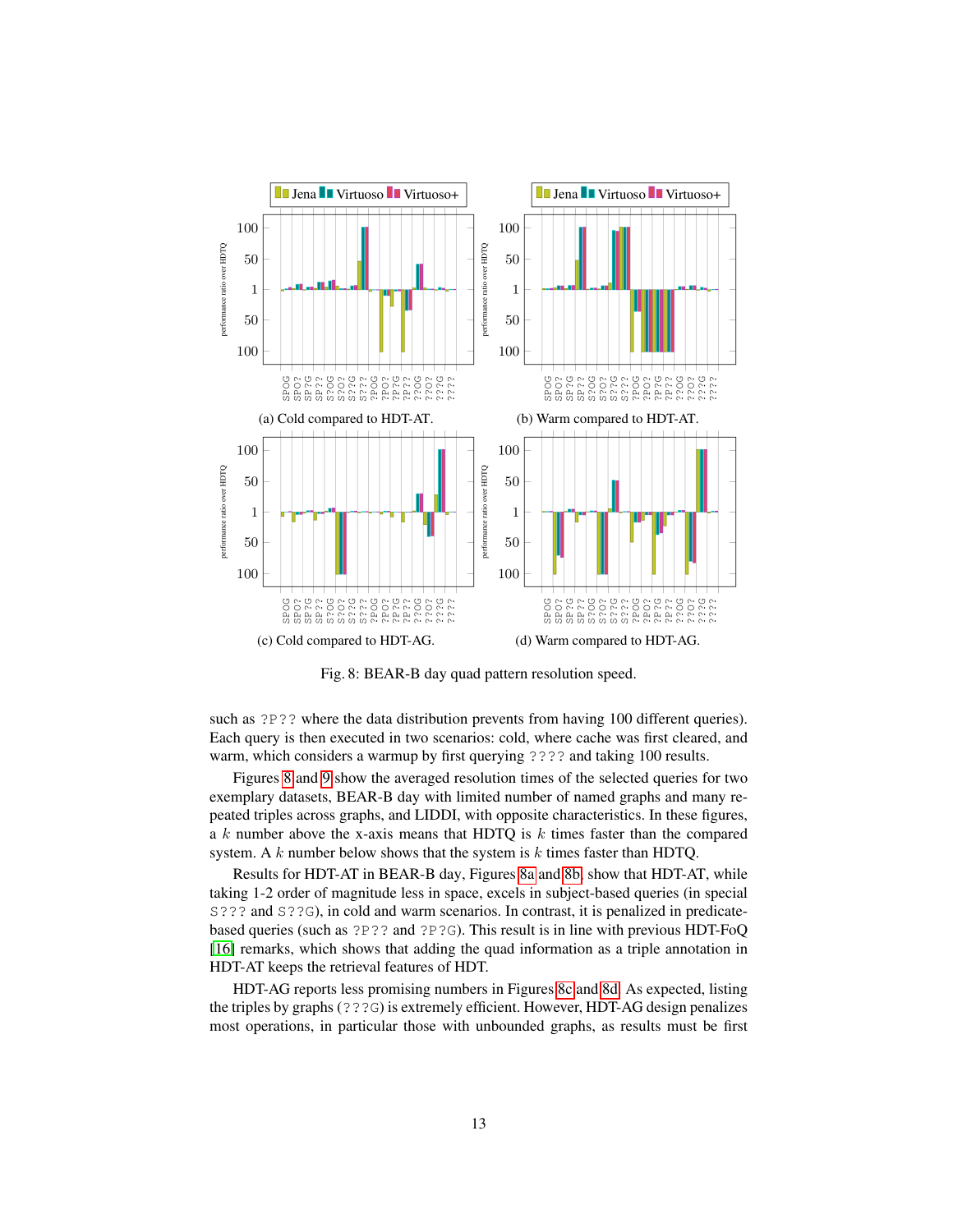<span id="page-13-1"></span>

Fig. 9: LIDDI quad pattern resolution speed.

found, and then all graph bitmaps have to be accessed to check the presence of the triple. In contrast HDT-AT allows for quickly jumping to the next solution (the next 1-bit annotation) of the triple.

Figure [9](#page-13-1) shows the performance of HDT-AT in LIDDI, with almost 400k different graphs. In such extreme case, HDT-AT still remains competitive for most queries, although it still pays the price of HDT-FoQ in some predicate-based queries and graph listing (???G). In this case, although HDT-AG achieves the best compression, it was unable to compete, being 1-2 orders of magnitude slower in most cases.

These results show that, in a general case, HDT-AT should be preferred over HDT-AG as it provides the best space/performance tradeoff. Nonetheless, HDT-AG remains a candidate solution to achieve greater space savings with reasonably performance if the number of graphs is limited. Given that HDT-AG excels when listing graphs, further inspection of a combined approach (AG-AT) is devoted to future work.

# <span id="page-13-0"></span>6 Conclusions and Future Work

This work presents HDTQ as an extension of HDT, a compact and queryable serialization of RDF, to support RDF datasets including named graphs (quads). HDTQ considers a new dictionary to uniquely store all different named graphs, and a new Quad Information component to annotate the presence of the triples in each graph of the RDF dataset. Two realizations of this component are proposed, HDT-AG and HDT-AT, and space/performance tradeoffs are evaluated against different datasets and state-of-the-art stores. Results show that HDTQ keeps the same HDT features, positioned itself as a highly compact serialization for RDF quads that remains competitive in quad pattern resolution. Our ongoing work focuses on inspecting an hybrid AT-AG strategy for the quad information and supporting full SPARQL 1.1. on top of HDTQ. To do so, we plan to use HDTQ as a backend store within existing frameworks, such as Jena.

# Acknowledgements

Supported by the EU's Horizon 2020 research and innovation programme: grant 731601 (SPECIAL), the Austrian Research Promotion Agency's (FFG) program "ICT of the